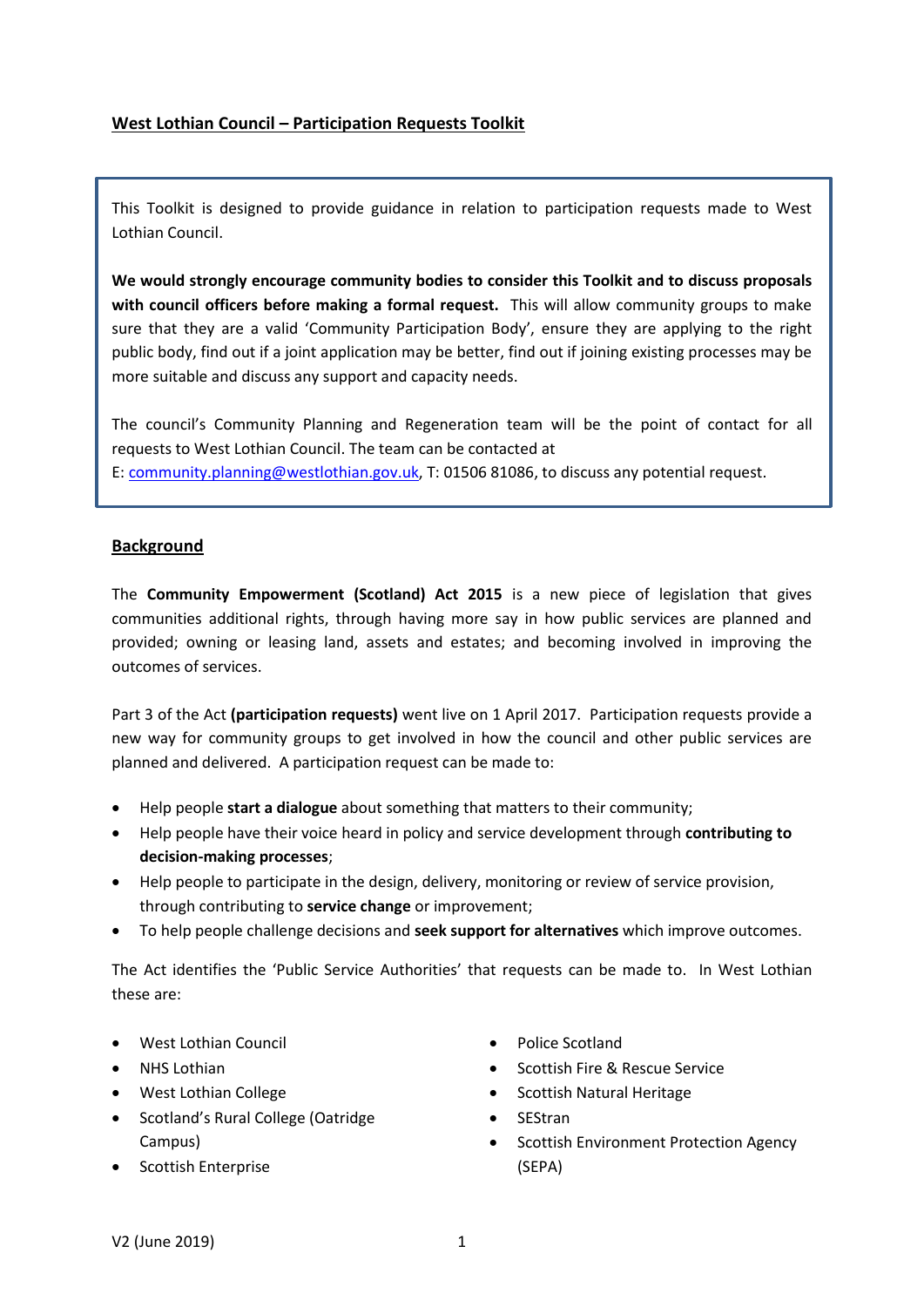# **Who can make a participation request?**

To make a participation request, the community organisation needs to be a **'community participation body' (CPB)** and meet specific criteria outlined in the Act. They can be either a 'community controlled body', a community council, a community body without a written constitution or a body designated by Scottish Ministers.

A 'community controlled body' does not have to be incorporated but must have a written constitution, which should include:

- A definition of the community to which the body relates *(either a geographical community or formed around a shared interest or characteristic, e.g. faith groups, disability, sports club)*;
- Provision that membership is open to any member of that community;
- Provision that the majority of members are from that community;
- A statement of the body's aims and purposes, including the promotion of a benefit for that community; and
- Provision that any surplus funds or assets are to be applied for the benefit of that community.

A valid CPB could also be a more loosely associated group of people with no constitution, as long as they meet the criteria above. It will be for the public service authority to determine whether a group meets the requirements under the Act but it will be for the community group to provide such information as the authority needs to be satisfied.

The Community Planning and Regeneration team can provide advice if you are unsure if your group or organisation counts as a CPB. Advice can also be provided to help groups set themselves up as a valid CPB.

### **Before you start**

The first thing to ensure is that your group is valid CPB (see section above). It is important that CPBs have thought about the purpose of the request and how they want to proceed before entering into any formal process. The following checklist questions from the statutory guidance may help to inform this:

- What are your objectives what is it that you want to improve for your community?
- Who are your community?
- Do you have support for your ideas within your community?
- Do you have support for these ideas across the wider community?
- Have you spoken to the relevant public body already?

There are already several ways to be involved in local decision making, for example through the Local Regeneration Plan Steering Groups, responding to service/policy consultations, joining your local community council, West Lothian Citizens Panel, community equality forums, tenant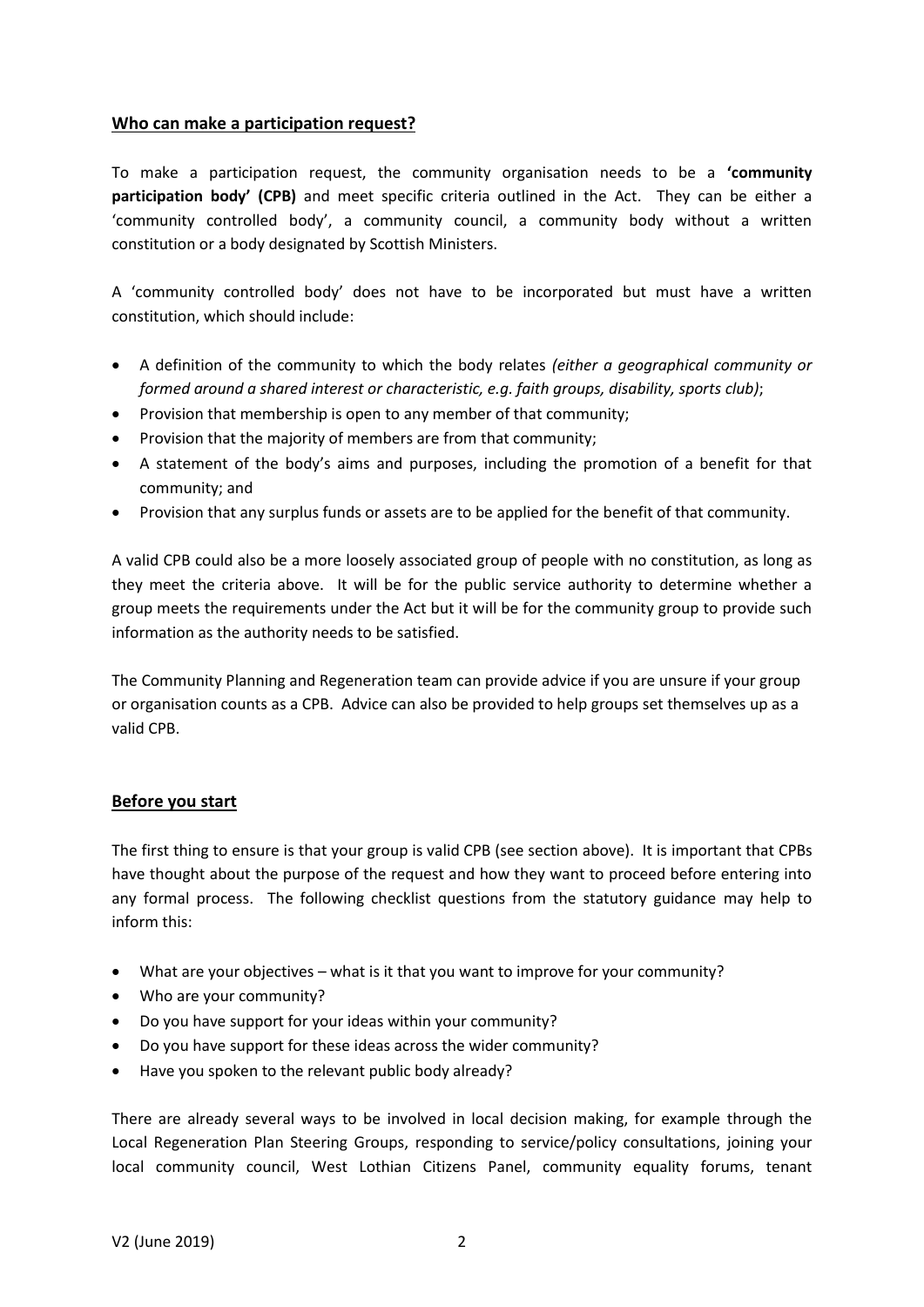participation groups, etc. **Participation requests do not replace these mechanisms.** It may be useful to consider existing processes before submitting a request. The Community Planning and Regeneration team will be happy to discuss this further.

The Act makes it clear that participation requests are to be made and conducted in the spirit of collaboration and dialogue. **The CPB should seek to discuss ideas with the public service authority at the earliest opportunity.** Pre-application consultation will help to ensure that existing processes are used appropriately and that any participation request submitted is well thought out, appropriate and is focused on improving community outcomes. It could be that the CPB and the public body can work together without the need for a participation request to be made. A CPB does however have the right to make a participation request at any time to open up a dialogue.

Please also check that a similar request has not already been made to the council. A record of all requests received will be available on the council's website. The council has the right to refuse a request which is the same or very similar to a previous request made within the last two years (either by the same group or a different one).

The Community Empowerment Act also introduces new rights for community groups to make **asset transfer requests** if they are looking to take over the lease or ownership of a public asset. It is not recommended that asset and participation requests are used together. If you want to take over the running of a service delivered from a public building, then a participation request would be the suitable route. If you want to take over a public building to deliver a service on your own terms or use this for another purpose, then an asset transfer request would be more suitable. If you are unsure of which type of request is more suitable, please contact the Community Planning and Regeneration team.

# **West Lothian Council Process**

When a community group has discussed their idea with relevant council officers and is satisfied that submitting a participation request is the best way forward, the application form on the West Lothian Council website should be completed and submitted.

The application form sets out the information that CPBs are required to provide when making a request. Guidance notes are provided with the form and further detail can be found in the statutory guidance:

[www.gov.scot/Topics/People/engage/ParticipationRequests/ParticipationRequestsGuidance](http://www.gov.scot/Topics/People/engage/ParticipationRequests/ParticipationRequestsGuidance)

West Lothian Council has established a process for dealing with requests that come in to the council. As this is a new process for public authorities, this will be reviewed and refined as more requests are received. The process refers to some deadlines which are contained in the legislation. The council aims to comply with those but in some cases may ask the CPB to agree to an informal extension to allow some more time for discussion or decisions to be made. The council will look to ensure a consistent approach is used but recognises that each request will need to be assessed on its own merits and some may need a more considered assessment than others.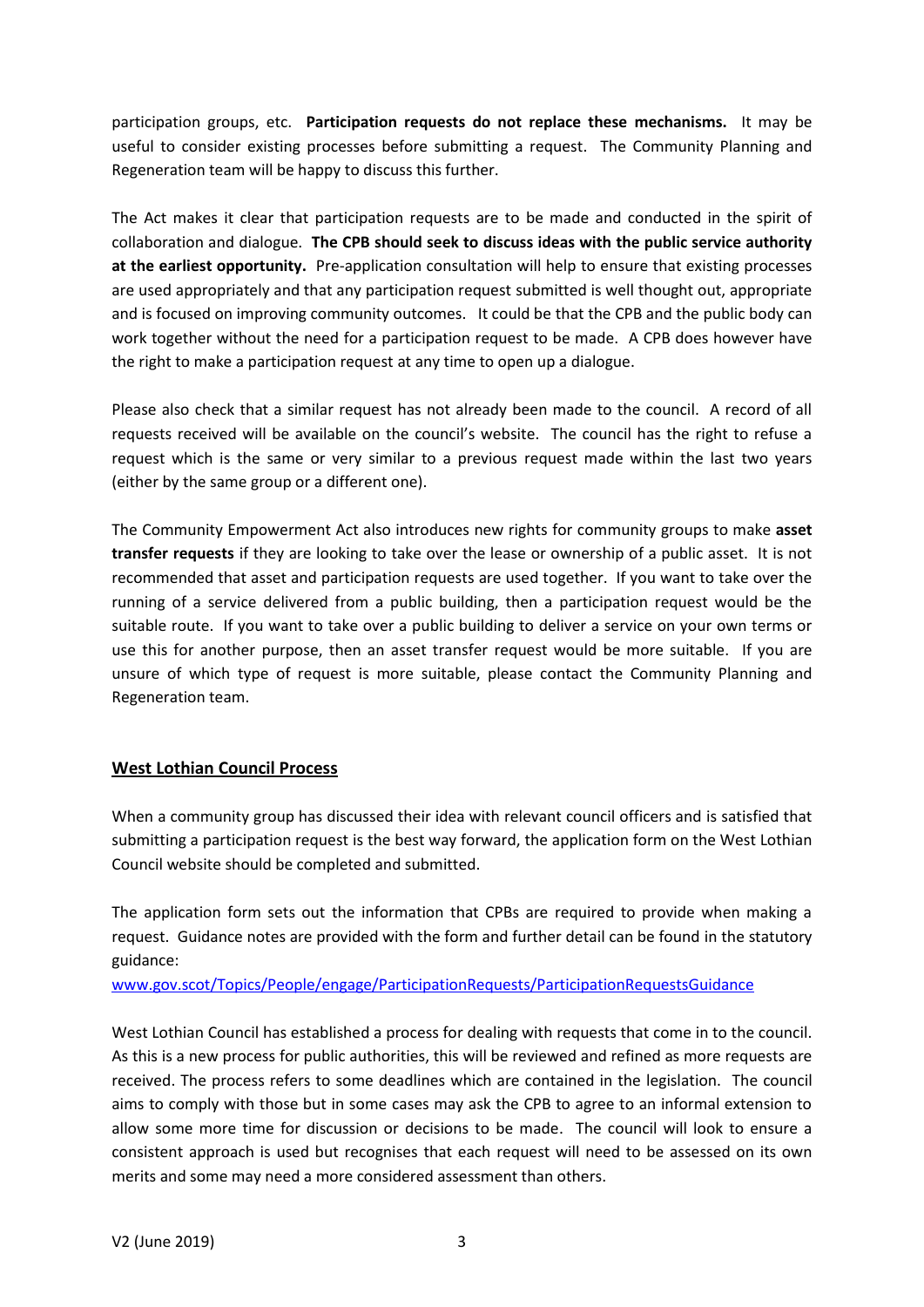## **Please refer to Appendix A for a process flowchart. A summary is provided below:**

- Participation requests will be received by the Community Planning and Regeneration Team. As soon as this is received, a 'Participation Request Panel' will be identified, to be chaired by the Head of Planning, Economic Development and Regeneration and involving the relevant head(s) of service, WLC Governance Manager, relevant lead officers and partners as required. The request will be circulated electronically to this Panel, who will assess whether the applicant is a valid CPB and if all required information is present (using the Application Vetting Checklist).
- In cases where there is a conflict of interest for the Head of Planning, Economic Development and Regeneration, an appropriate alternative officer will be nominated by the Depute Chief Executive (Education and Planning Services) to chair the Panel.
- When the request is circulated to the Panel, the identified lead officer will also be asked to prepare a briefing on the request in order to assist with the Panel's decision-making. The lead officer should aim to prepare and circulate this to the wider Panel within five working days.
- If it is not a valid CPB, the application will be refused and a Decision Notice issued to the applicant on this basis. If the applicant is a valid CPB but not all required information is present, a notice will be sent to say what further information is required. The request is not treated as having been made until all required information is received.
- Once all of the required information is received the application will be valid and the CPB will be formally notified of the Validation Date. This then triggers the statutory timescales. From the Validation Date, the council must publish a Decision Notice within 30 working days, or 45 working days if more than one public service authority is involved. It is up to the lead authority to make contact with any other public service authorities, who will have 15 working days from the Validation Date to confirm whether they will participate. To ensure smooth progress through the legislative process and to avoid any potential future issues in connection with the statutory timescales, it is intended that the majority of the necessary dialogue between stakeholders should be completed during pre-application consultation and prior to allocation of a Validation Date.
- The Participation Request Panel will be convened as soon as is possible after the Validation Date. This Panel will assess the request against a set of criteria. Further information may be requested from the CPB at this stage if required. For simple requests, this may be a 'virtual' Panel, with the decision made by officers via email communication. More complex or large scale requests that may have a material or significant impact on the operations or finances of the council may need to be taken to council committee for decision-making. The legislation allows the council to ask the CPB to agree to an extension to the timescale to allow a request to be taken to committee.
- Once a decision is made a Decision Notice, developed in consultation with the Panel and signed by the Chair of the Panel, will be forwarded to the CPB. This will also be published on the West Lothian Council website (personal information will be redacted). Where the application is refused a clear rationale will be provided in the Decision Notice. Where the application is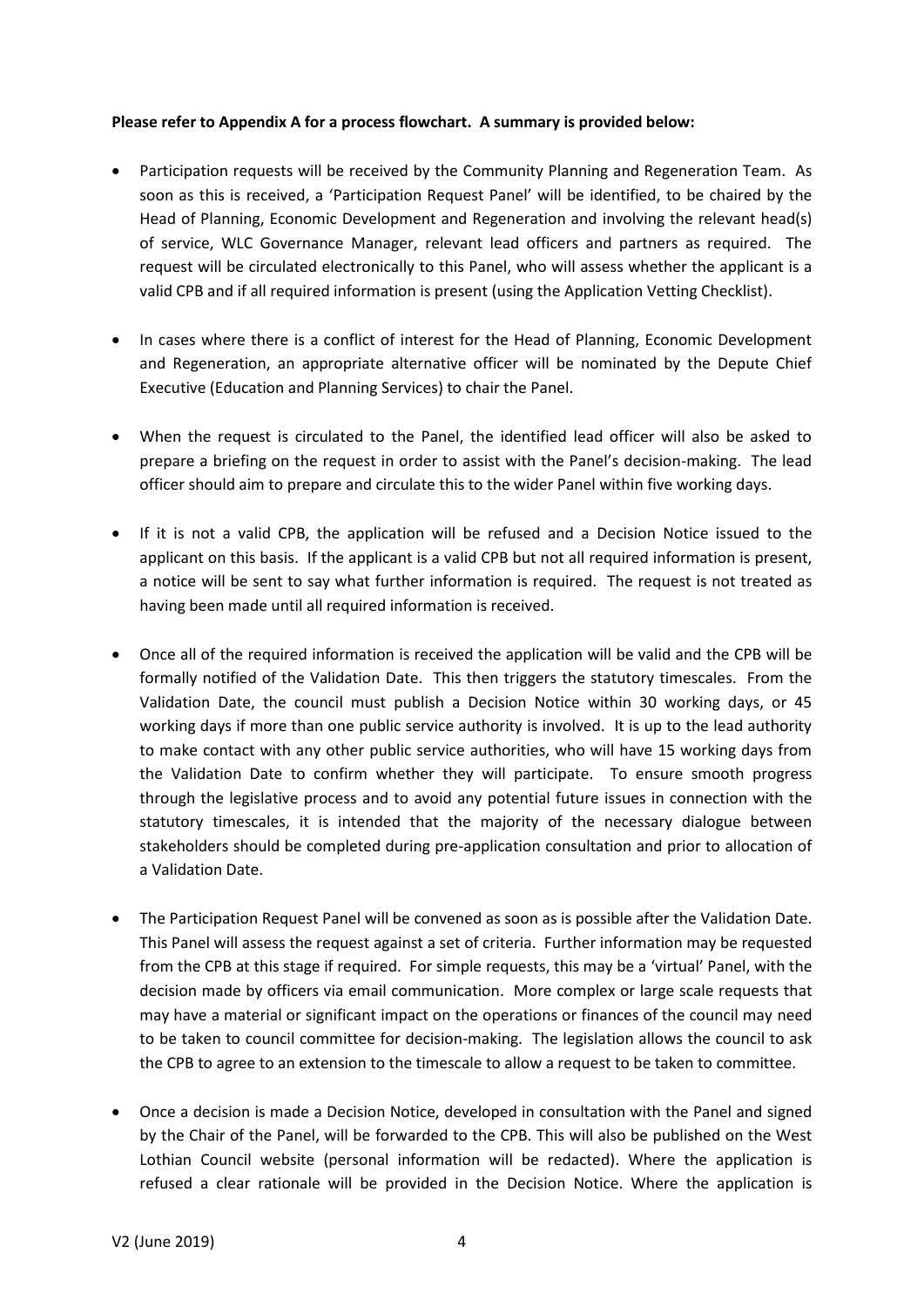approved, the Decision Notice will outline the Outcome Improvement Process (OIP), identifying whether a process already exists or if a new one needs to be established (and how the CPB will be involved in this). The Decision Notice will identify which council service area will be responsible for administering the OIP.

- The CPB can propose changes to a proposed new OIP within 28 days of the issue of a Decision Notice. The council must take account of any changes (this will be discussed by the Panel) and will have a further 28 days to notify the CPB of the final details of the process to be established. The council must start a new OIP within 90 calendar days from when the Decision Notice was issued and published. The council service area identified as being responsible for the request will administer the OIP with support from the Community Planning and Regeneration Team as necessary.
- The council may modify the OIP at a later date if the proposed changes are discussed and agreed with the CPB. A modified OIP will be signed off by the Chair of the Panel and published on the council's website.
- The council will then publish a report on the OIP upon completion, summarising the outcome of the process, how the CPB influenced the process and outcomes and how the council will keep the CPB and others informed about changes in the outcomes of the process. The views of the CPB will be sought when preparing the report. The council will also prepare and publish an annual report covering all participation requests received (by 30 June each year).
- The Act does not currently provide a mechanism for a review or appeal.
- Repeat requests can be refused (see Section 27 of the Act).

# **Support**

If you require any support either before or during the participation request process, please contact the Community Planning and Regeneration Team in the first instance to discuss how we may support you: [community.planning@westlothian.gov.uk](mailto:community.planning@westlothian.gov.uk) (01506 281086).

The Scottish Community Development Centre (SCDC) has also produced summary guidance on participation requests:

<http://www.scdc.org.uk/news/article/participation-request-summary-guidance/>

Information in this Toolkit is available in Braille, tape, large print and community languages on request. Please contact the interpretation and translation service on 01506 280000.

Text phones offer the opportunity for people with a hearing impairment to access the council. The text phone number is 01506 591652. A loop system is also available in all offices.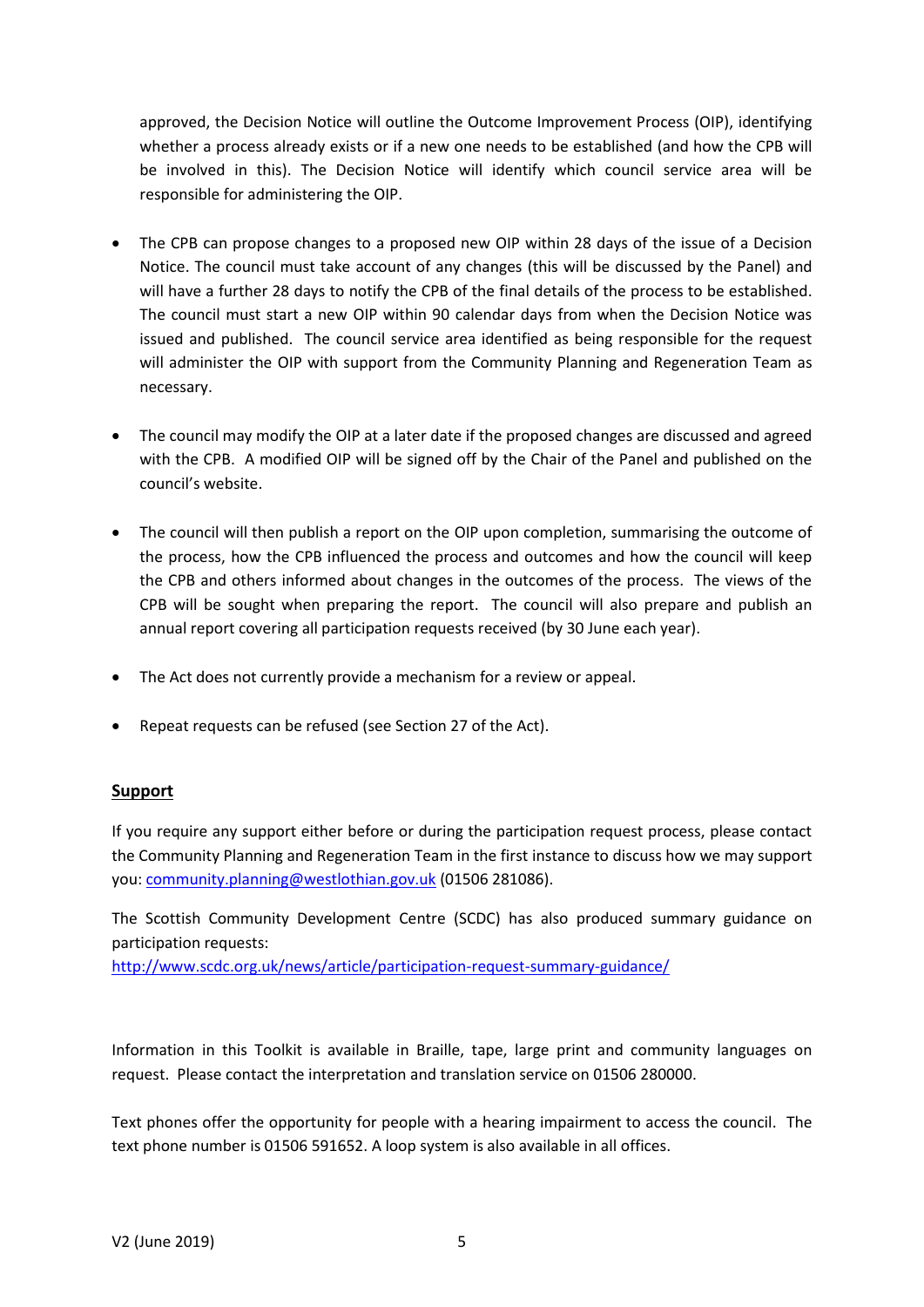